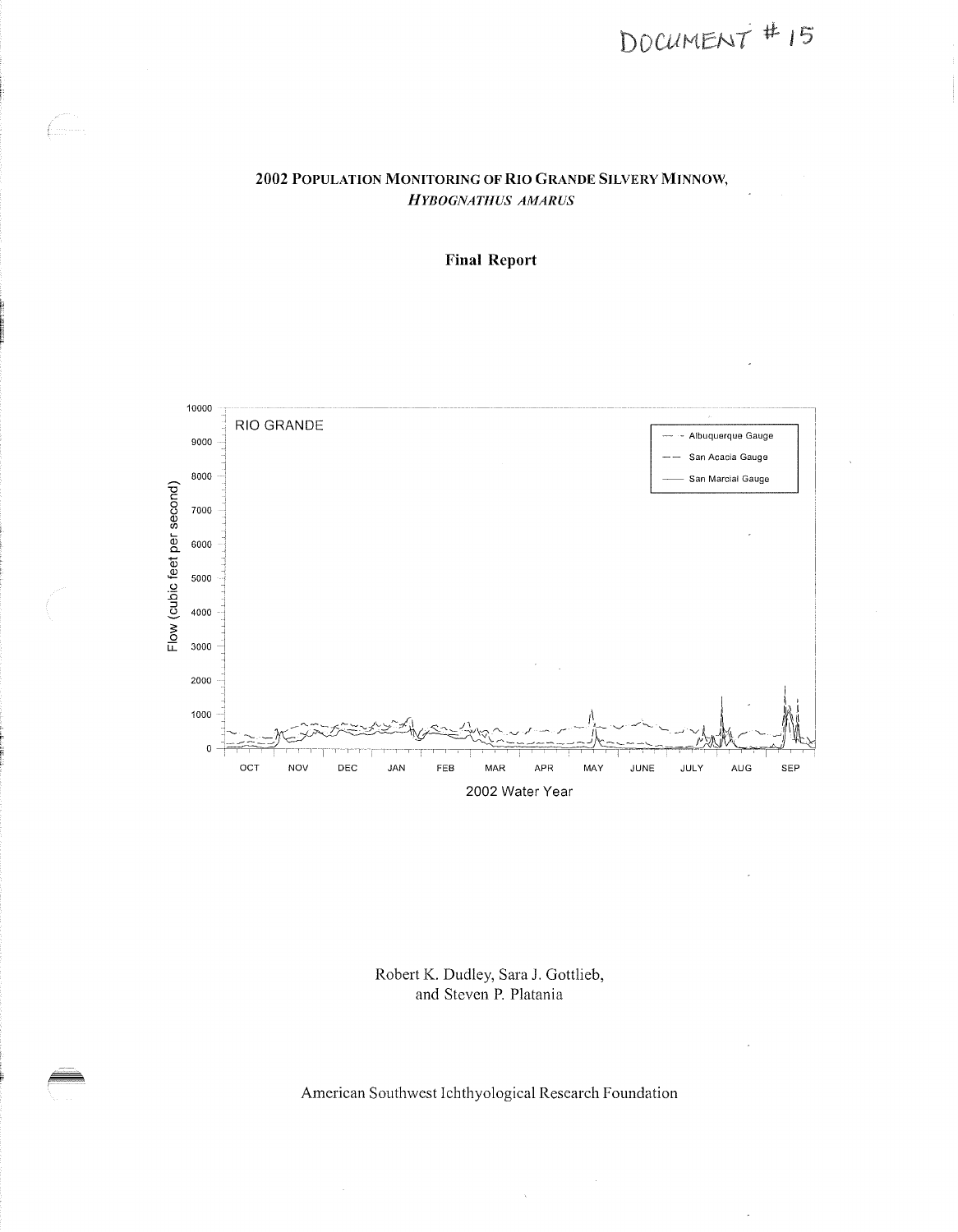f. . . . . . . . . .

#### 2002 POPULATION MONITORING OF RIO GRANDE SILVERY MINNOW, *HYBOGNATHUS AMARUS*

Final Report

Prepared by:

Robert K. Dudley, Sara J. Gottlieb, and Steven P. Platania

American Southwest Ichthyological Research Foundation 4205 Hannett Avenue NE Albuquerque, NM 87110-4941

> Under U. S. Bureau of Reclamation Grant: 98-FC-40-0500

#### Submitted to:

U. S. Bureau of Reclamation Albuquerque Area Office 555 Broadway, NE Suite 100 Albuquerque, New Mexico 87102-2352

10 June 2003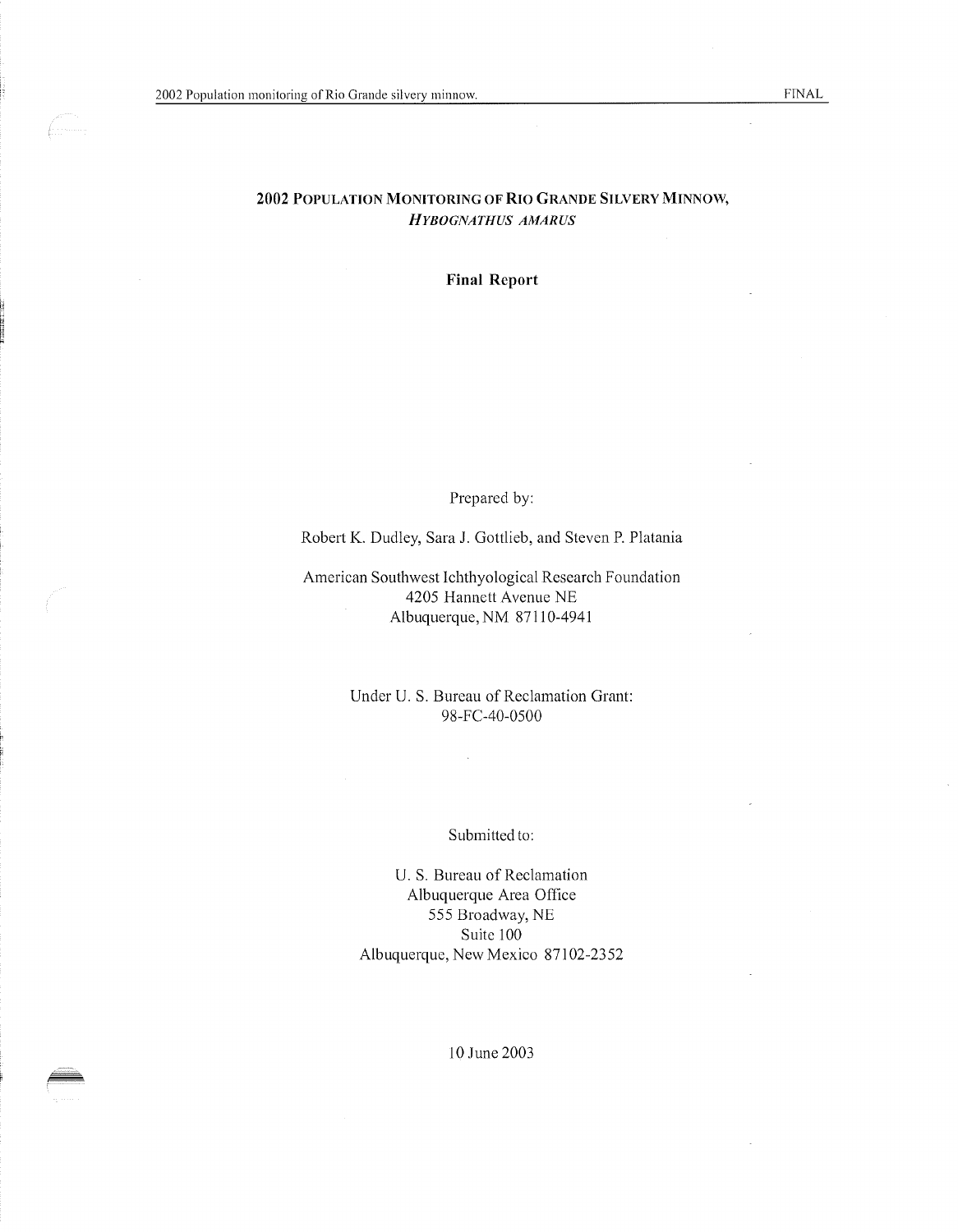L. . . . .

J.

### TABLE OF CONTENTS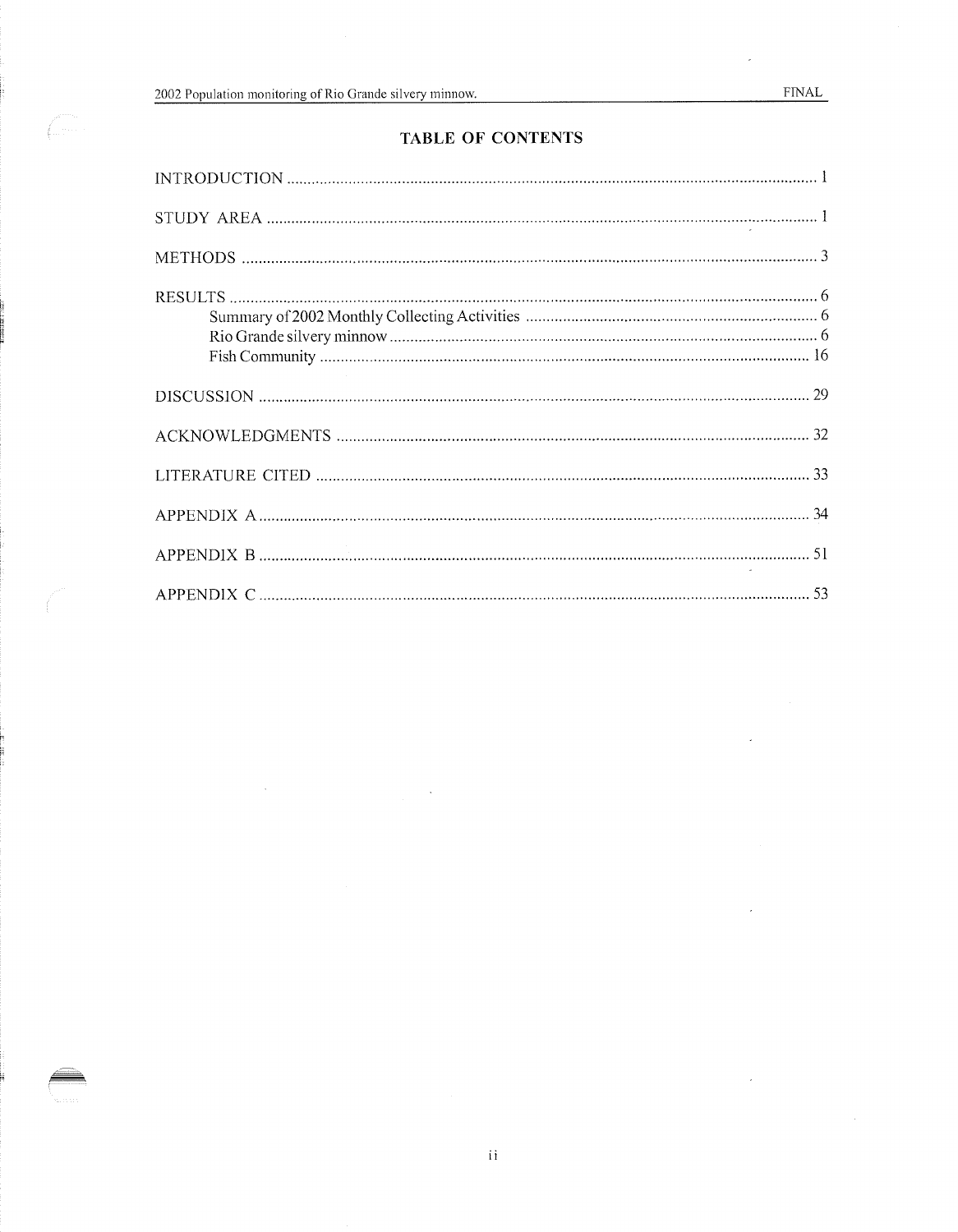$\widehat{C}^{\frac{1}{2}}$ 

l,

## LIST OF TABLES

| Table 1. | Scientific and common names and species codes of fish collected in the   |  |
|----------|--------------------------------------------------------------------------|--|
| Table 2. | Summary of ichthyofaunal composition and collection data from the Middle |  |

#### LIST OF FIGURES

| Figure 1.  |                                                                            |  |
|------------|----------------------------------------------------------------------------|--|
| Figure 2.  | Hydrograph of the Rio Grande, NM at Albuquerque, San Acacia, and San       |  |
| Figure 3.  | Hydrograph of the Rio Grande, NM at San Marcial based on historical mean   |  |
| Figure 4.  | Rio Grande silvery minnow catch rates (CPUE) from January-April 2002       |  |
| Figure 5.  | Rio Grande silvery minnow catch rates (CPUE) from May-August 2002          |  |
| Figure 6.  | Rio Grande silvery minnow catch rates (CPUE) from September-December       |  |
| Figure 7.  | Rio Grande silvery minnow catch rates (CPUE) by river reach for each       |  |
| Figure 8.  | Inter-month fluctuations in catch rates of silvery minnow during           |  |
| Figure 9.  | Regression analysis of Rio Grande silvery minnow catch rates (CPUE) during |  |
| Figure 10. | Regression analysis of Rio Grande silvery minnow catch rates (CPUE) during |  |
| Figure 11. | Inter-site comparison of Rio Grande silvery minnow catch rates (CPUE)      |  |
| Figure 12. | Fish catch rates (CPUE) from January-April 2002 for each focal species     |  |
| Figure 13. | Fish catch rates (CPUE) from May-August 2002 for each focal species        |  |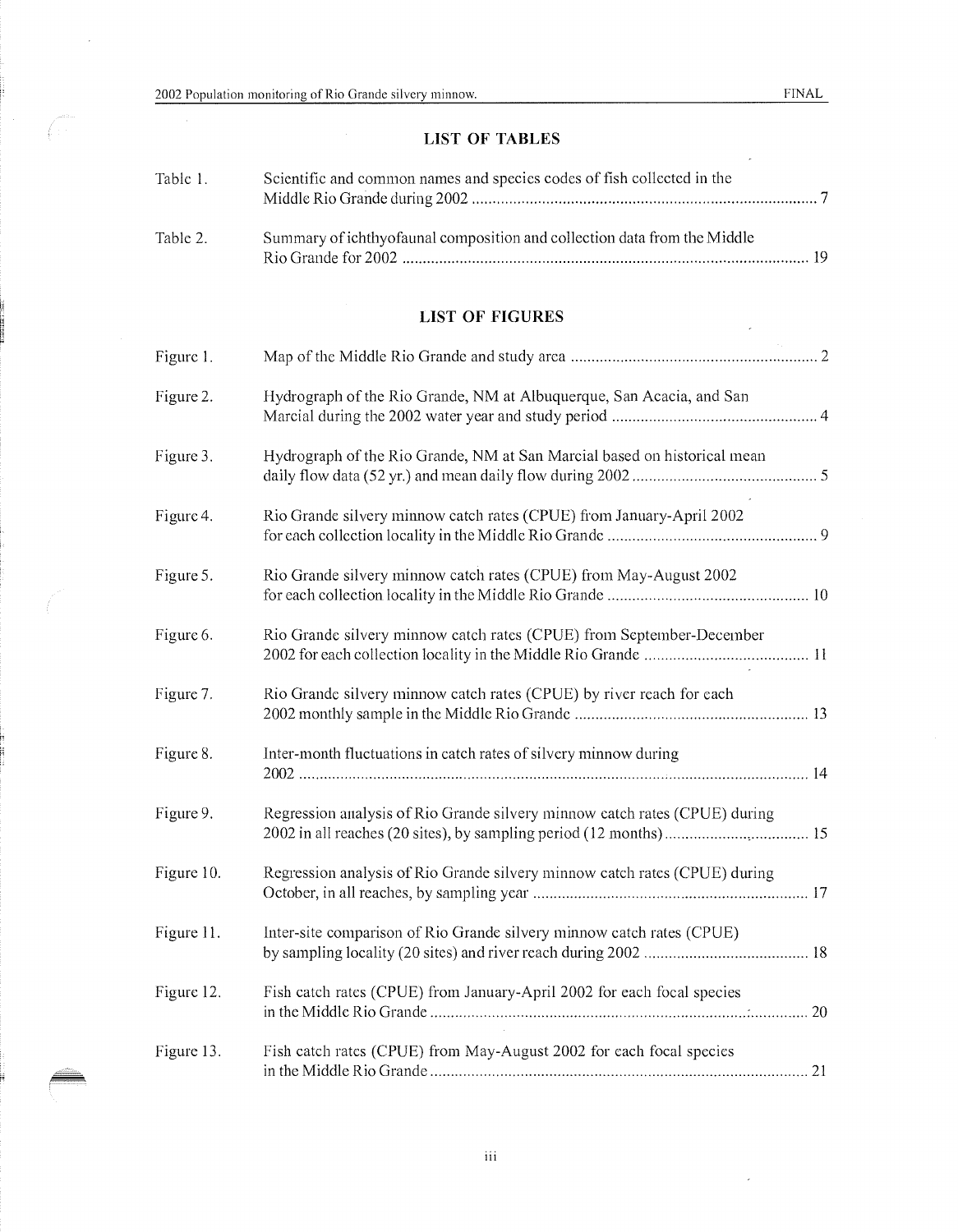$\hat{\vec{r}}$ 

## LIST OF FIGURES (continued)

| Figure 14. | Fish catch rates (CPUE) from September-December 2002 for each focal         |  |
|------------|-----------------------------------------------------------------------------|--|
| Figure 15. | Fish catch rates (CPUE) by river reach for each focal species in the Middle |  |
| Figure 16. | Fish catch rates (CPUE) by river reach for each sampling period in the      |  |
| Figure 17. | Fish eatch rates (CPUE) by river reach from January-April 2002 for each     |  |
| Figure 18. | Fish catch rates (CPUE) by river reach from May-August 2002 for each        |  |
| Figure 19. | Fish catch rates (CPUE) by river reach from September-December 2002         |  |
| Figure 20. | Hydrograph of the Rio Grande, NM at San Marcial based on historical mean    |  |

#### LIST OF TABLES (APPENDIX A)

| Table A-1. | Collection localities for 2002 population monitoring of Rio Grande silvery |
|------------|----------------------------------------------------------------------------|
|            | minnow                                                                     |

## LIST OF FIGURES (APPENDIX A)

| Figure A-1. | Fish catch rates (CPUE) by collection locality for each focal species in the |  |
|-------------|------------------------------------------------------------------------------|--|
| Figure A-2. | Fish eatch rates (CPUE) by collection locality for each focal species in the |  |
| Figure A-3. | Fish catch rates (CPUE) by collection locality for each focal species in the |  |
| Figure A-4. | Fish catch rates (CPUE) by collection locality for each focal species in the |  |
| Figure A-5. | Fish catch rates (CPUE) by collection locality for each focal species in the |  |
| Figure A-6. | Fish catch rates (CPUE) by collection locality for each focal species in the |  |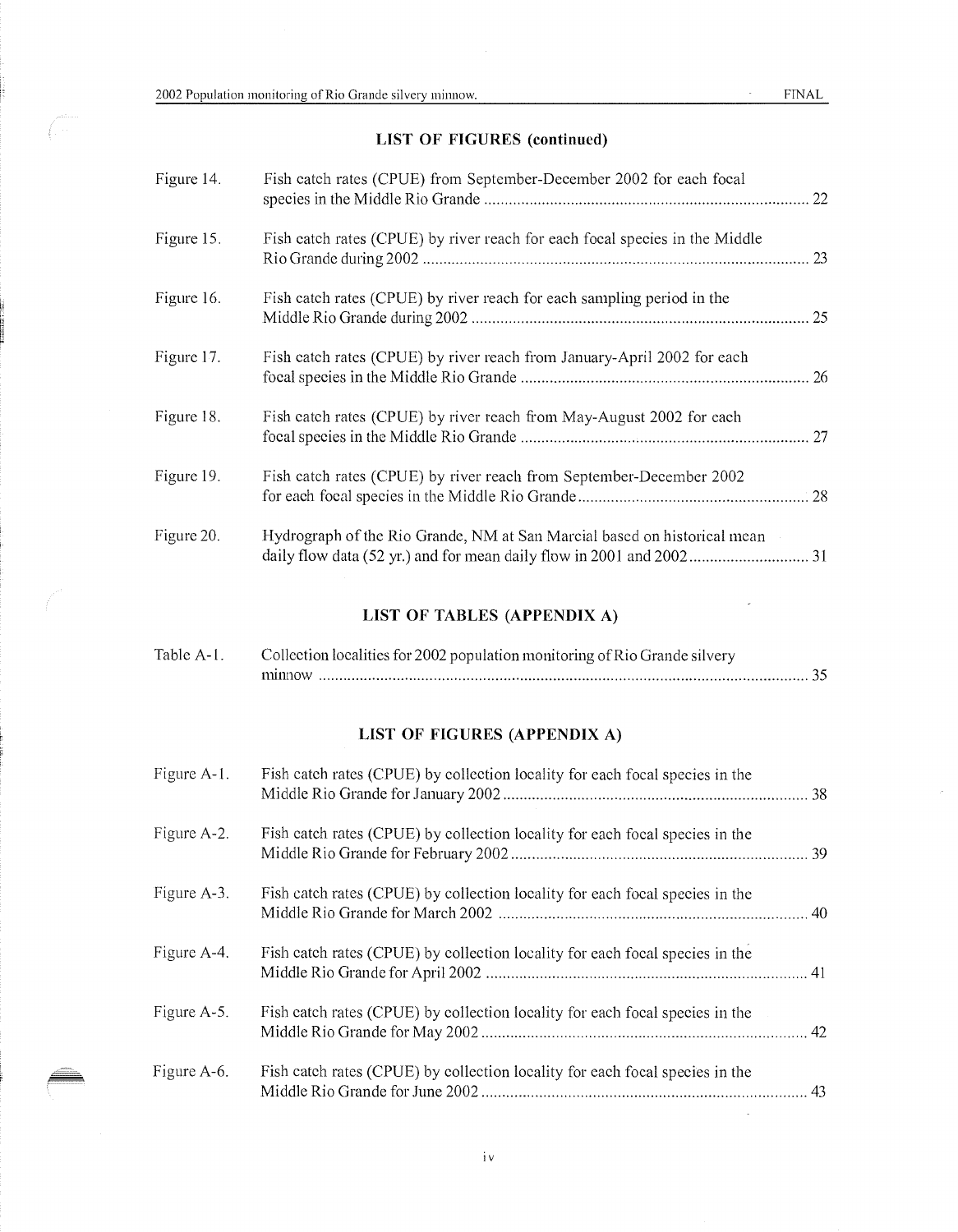$\bar{z}$ 

#### LIST OF FIGURES (APPENDIX A) (continued)

| Figure A-7.  | Fish catch rates (CPUE) by collection locality for each focal species in the |  |
|--------------|------------------------------------------------------------------------------|--|
| Figure A-8.  | Fish catch rates (CPUE) by collection locality for each focal species in the |  |
| Figure A-9.  | Fish catch rates (CPUE) by collection locality for each focal species in the |  |
| Figure A-10. | Fish catch rates (CPUE) by collection locality for each focal species in the |  |
| Figure A-11. | Fish catch rates (CPUE) by collection locality for each focal species in the |  |
| Figure A-12. | Fish catch rates (CPUE) by collection locality for each focal species in the |  |
| Figure A-13. | Fish catch rates (CPUE) by collection locality for each focal species in the |  |

 $\bar{\mathbf{v}}$